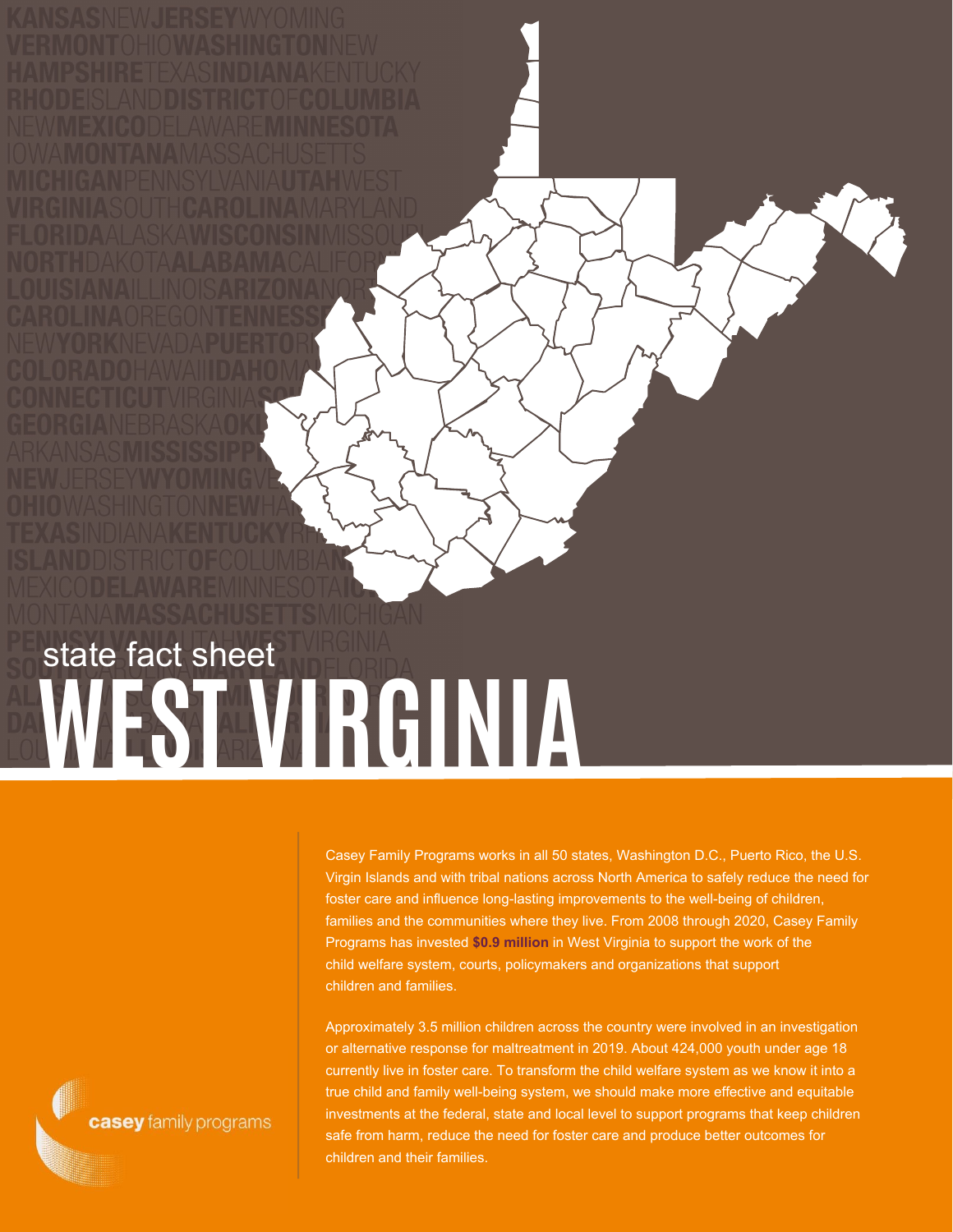We talk about a "foster care system," but the goal is to create a child and family well-being system that prevents abuse and neglect and helps every child grow up safely in his or her own family whenever possible. Rather than waiting for maltreatment to occur, we can improve the safety of children who have come to the attention of child protective services by helping their families with evidence-based and promising practices.

Across West Virginia in 2019, approximately:



Most states currently are limited to using the bulk of the \$9.8 billion in dedicated federal child welfare funding only for services related to foster care. The Family First Prevention Services Act of 2018 and the Family First Transition Act of 2019 provide states with the historic opportunity to invest federal funding to support preventive services, including substance abuse, mental health and parental skill training, so more children can remain safely at home. States and tribes now have access to new federal prevention resources to help keep children safe from harm in the first place by helping strengthen their families.

How federal child welfare funding is currently aligned in West Virginia\*:



æ  $\geq$ c  $\bf \Xi$ c

hild

c $\bigcirc$ <u>u</u>  $\blacksquare$  $\mathbf{S}$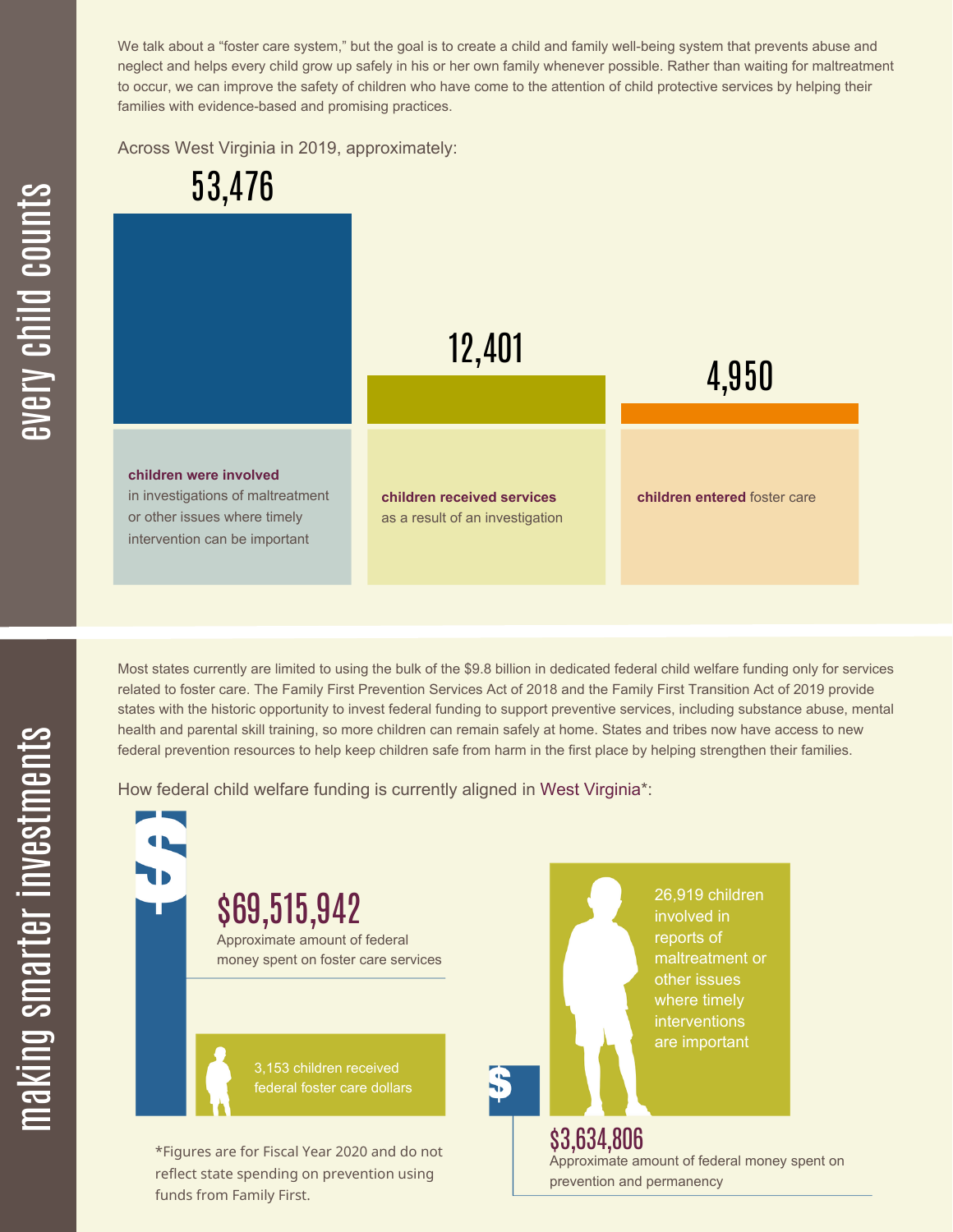Numbers may not equal 100% due to rounding. \*"Other" includes transferred to another agency, ran away or died.

Safety and effective response go hand in hand. Most children enter foster care due to neglect and other reasons — not because of physical or sexual abuse. In West Virginia, providing targeted and effective interventions as soon as possible, including by accessing new federal resources provided under the Family First Prevention Services Act and the Family First Transition Act, can safely allow children to remain with their families and thrive.

Reasons children in West Virginia enter foster care:

| 13%          | 87%                |
|--------------|--------------------|
| <b>ABUSE</b> | NEGLECT AND OTHER* |

Children under age 18 living in foster care in West Virginia: (as of September 30 of each year)



\*"Other" includes parental substance abuse, child substance abuse, child disability, child behavior problems, parent death, parent incarceration, caretaker inability to cope, relinquishment or inadequate housing.

What happens to children who end up in foster care? Most are safely reunited with their own family or extended family. A significant number are adopted. Under the Family First Prevention Services Act, communities can more easily invest in helping more children to grow up in safe, stable families by providing appropriate and timely services prior to the need for removal, or after they return home or have been adopted.

Among children in West Virginia who exited foster care in 2019:



 $\overline{\mathbf{C}}$  $\leq$  $\overline{\mathbf{C}}$  $\overline{\mathsf{Z}}$  $\overline{\mathbf{C}}$ 

 $\equiv$ 

 $\blacksquare$ e  $\boldsymbol{\mathcal{C}}$  $\overline{\mathbf{C}}$  $\overline{\phantom{a}}$  $\overline{\mathbf{C}}$  $\mathcal{C}$ <u>م</u>

 $\equiv$ 

el<br>O  $\overline{\phantom{0}}$  $\blacksquare$ 

t<br>B

mily

children in West Virginia do not experience a repeat occurrence of maltreatment within six months

95% of